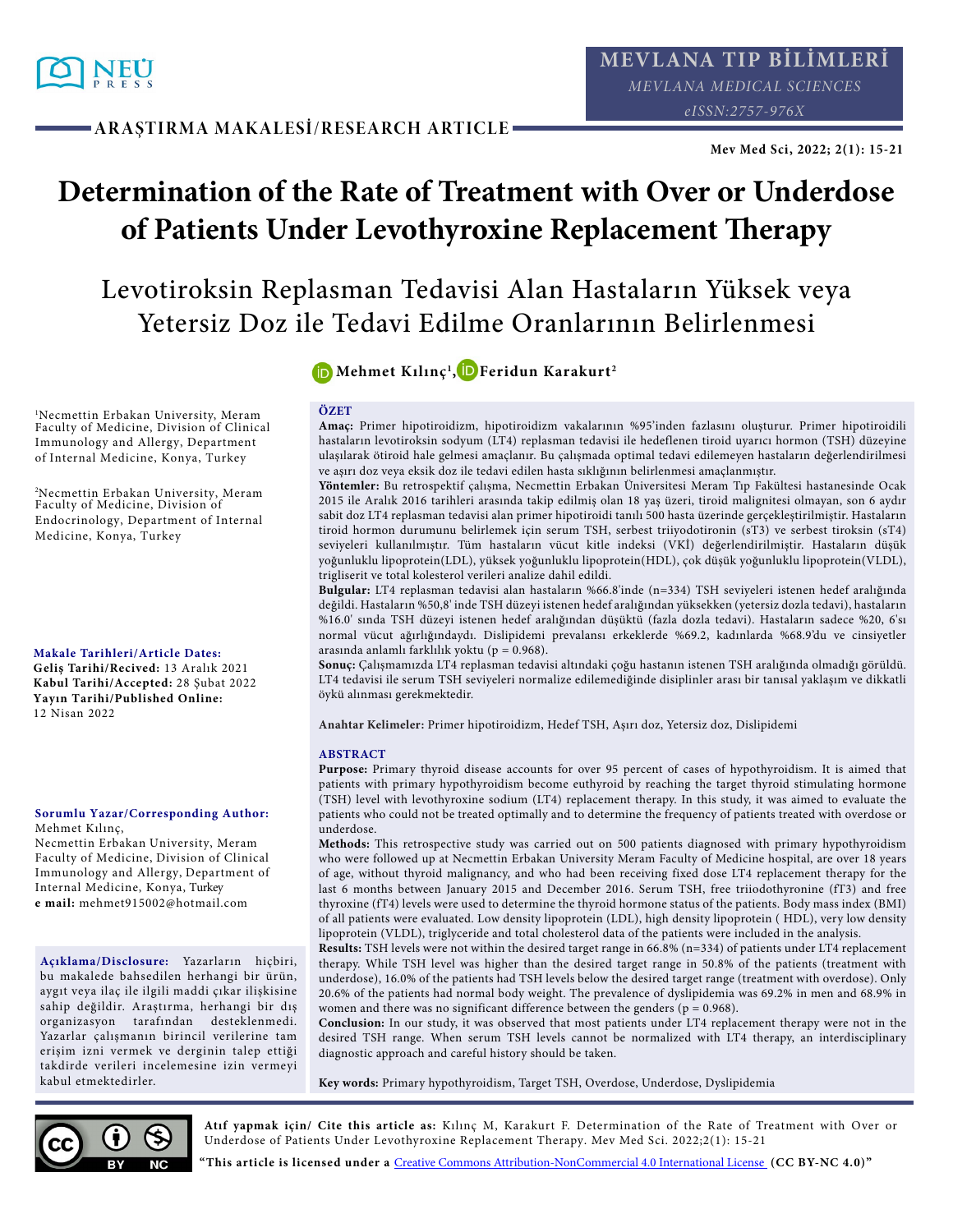## **INTRODUCTION**

The prevalence of primary hypothyroidism, which is one of the most common endocrinological diseases, has been reported between 3.8-4.6% in the general population, and its annual incidence has been reported as 4.1/1,000 in women and 0.6/1,000 in men(1). It may progress asymptomatically, as well as symptomatic such as decreased quality of life, mood disorders, fatigue, cold intolerance. Levothyroxine sodium (LT4) replacement therapy is used in the treatment. Symptoms and signs of hypothyroidism are not specific or sensitive to the disease. Therefore, treatment follow-up is often performed biochemically. While it is aimed to keep thyroid stimulating hormone (TSH) levels between 0.5-2.5 mIU/L in healthy individuals under treatment, this range and threshold values vary in pregnant women, the elderly and individuals with cardiovascular risk factors(2). In some studies conducted, it was stated that more than half of the patients under thyroid hormone replacement therapy were treated with underdose or overdose(3, 4). Conditions such as poor patient compliance, wrong dose timing, drug interactions and comorbid diseases are effective in treatment failures. If treatment failure is not noticed, of patients symptoms due to hypothyroidism or hyperthyroidism will continue and conditions such as increased cardiovascular risk, osteoporosis, deterioration in lipid profile and decreased quality of life may be added.

In this study, it was aimed to determine the frequency of treatment with underdose or overdose in primary hypothyroidism patients under levothyroxine sodium treatment, to investigate the factors that may be effective in treatment failure, to examine the characteristics of the patients treated with the wrong dose.

### **MATERIAL AND METHODS**

This retrospective study was carried out on 500 patients diagnosed with primary hypothyroidism who were followed up at Necmettin Erbakan University Meram Faculty of Medicine Endocrinology and Metabolism Diseases Service and Polyclinics and Internal Diseases Polyclinics, are over 18 years of age, without thyroid malignancy and who had been receiving fixed dose LT4 replacement therapy for the last 6 months between January 2015 and December 2016. Sociodemographic information of the patients, anthropometric characteristics (height, weight, body mass index [BMI]), pregnancy information, hypothyroidism cause, treatment indications, thyroid hormones, lipid profiles, LT4 doses, comorbid diseases, hypothyroidism symptoms were obtained from hospital archive, ENLIL automation system and PATIENT-PRO system records. Ethics committee approval was obtained for the study from the Scientific Research Ethics Committee of Necmettin Erbakan University Meram Medical Faculty with the decree dated 16.12.2016 and

numbered 2016/765. Our study was carried out in accordance with the Declaration of Helsinki.

In our study, TSH levels were taken as the treatment target. Based on the Turkish Society of Endocrinology and Metabolism (TEMD) 2016 guidelines, TSH target levels of LT4 replacement therapy were in the range of 0.5-2.5mIU/L in the normal population, 0.5-6 mIU/L in patients aged 70-79 years, and 0.5-7.5 mIU/L in patients aged >80 years(5). Normal or risk-free patients were defined as patients aged between 18 and 70 who were not pregnant. In pregnant women, the target of 0.5-2.5 mIU/L for the first trimester, 0.5-3.0 mIU/L for the second and third trimesters, which is the joint decision of the "American Thyroid Association" and the "Endocrine Society" and TEMD 2016 guidelines. However, since pregnant women did not have trimester information, the treatment target was 0.5-2.5 mIU/L in pregnant patients. If TSH levels were above the desired range, it was accepted that the patients were treated with an insufficient dose, if they were below the desired range, they were treated with a high dose and those whose TSH levels were within the desired range were considered to be treated with the correct (normal) dose. BMI values were calculated from the height and weight values of the patients. BMI values were analyzed in 6 categories according to the classification of the World Health Organization(WHO). Patients with a BMI ≥30 kg/m² were considered obese.

#### *Statistical Analysis*

Statistical analyzes were performed using the SPSS version 20.0 (IBM®Inc, Chicago, USA) package program. Descriptive statistics are summarized as numbers, percentages, mean and standard deviation. The conformity of the variables to the normal distribution was examined using visual (histogram and probability graphs) and analytical methods (Kolmogorov-Smirnov, Shapiro-Wilk tests). Numerical variables (age, BMI, low density lipoprotein (LDL), high density lipoprotein ( HDL), very low density lipoprotein (VLDL), triglyceride (TG), total cholesterol (TC)) determined according to the normal distribution status were compared between the two groups using the T test in Independent Groups, and the One-Way ANOVA test between the three groups. Homogeneity of variances was evaluated with Levene's test. In cases where there was a significant difference, post-hoc analyzes were performed with the Bonferonni test. Pearson and Spearman correlation tests were used in the correlation analysis. Chisquare analysis was used to compare ordinal data. In the statistical analyzes in the study, comparisons with a p value below 0.05 were considered statistically significant.

### **RESULTS**

In the study, the results of 500 patients were obtained retrospectively. Treatment indication was Hashimoto's disease in 50.0% (n=250) of the patients, after thyroidectomy in 22.6%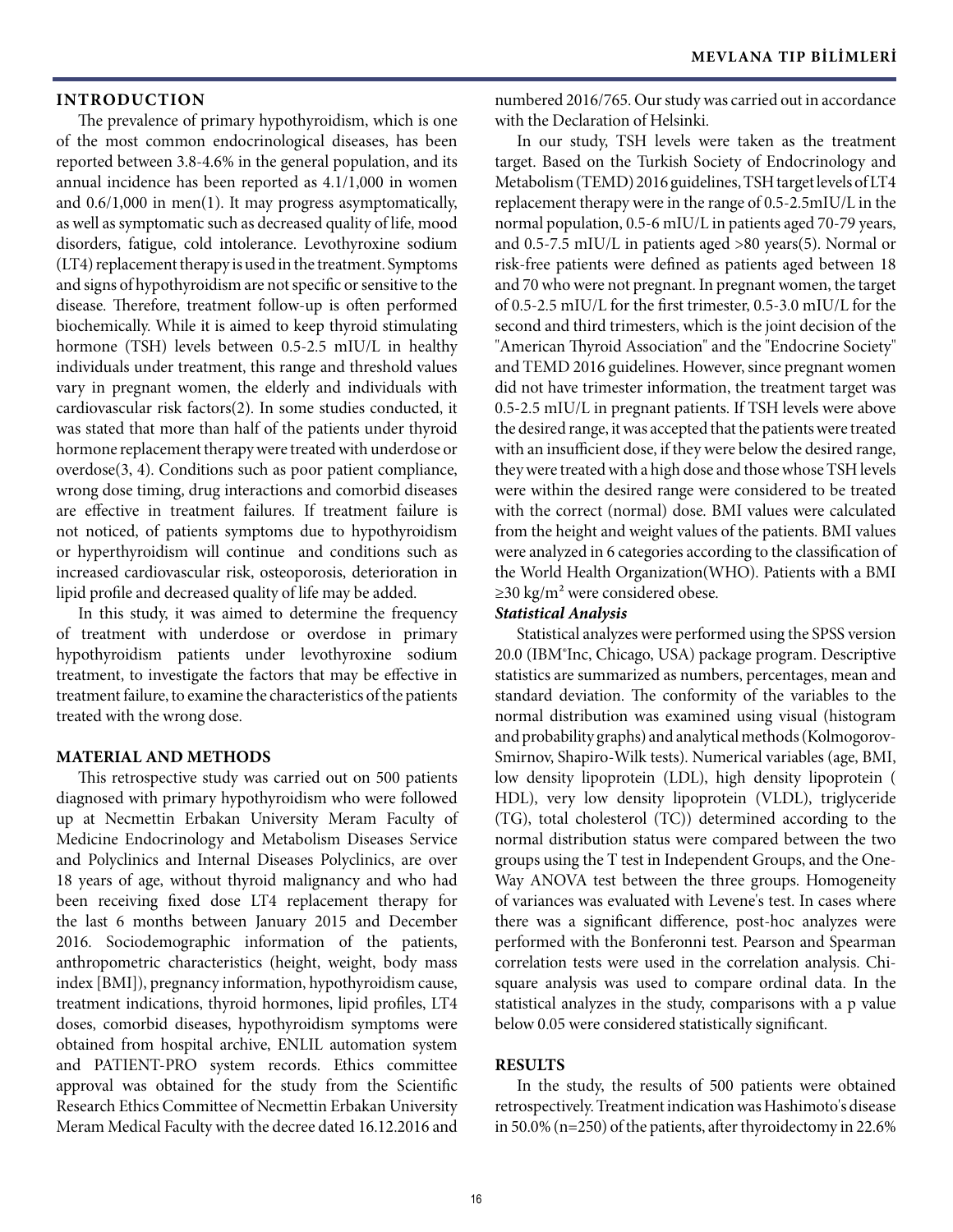|                     | Mean $\pm$ SD   |      | Median Min-Max |  |
|---------------------|-----------------|------|----------------|--|
| AgeGeneral          | $45.0 \pm 15.0$ | 45.0 | $18 - 79$      |  |
| <b>BMIGeneral</b>   | $28.4 \pm 4.6$  | 27.8 | $16.5 - 52.3$  |  |
|                     | Percentage (%)  |      | n(number)      |  |
| Female              | 86.2            | 431  |                |  |
| Male                | 13.8            | 69   |                |  |
| Age $18-50$         | 59.6            | 298  |                |  |
| Age 50-65           | 29.6            | 148  |                |  |
| Age $>65$           | 10.8            | 54   |                |  |
| BMI <sub>18.5</sub> | $0.2^{\circ}$   | 1    |                |  |
| BMI 18.5-24.9       | 20.6            | 103  |                |  |
| $BMI$ 25.0-29.9     | 49.2            | 246  |                |  |
| BMI 30.0-34.9       | 21.0            | 105  |                |  |
| BMI 35.0-39.9       | 6.4             | 32   |                |  |
| BMI > 40            | 2.6             | 13   |                |  |

**Table 1.** Demographic and anthropometric characteristics of the participants



**Figure 1.** Classification of patients under LT4 therapy according to TSH levels

(n=113), after radioactive iodine (RAI) treatment in 4.2%  $(n=20)$  and 23.2%  $(n=113)$  were other reasons. Among the other causes, the most common were 10% (n=50) uninodular goiter, 5.8% (n=29) pregnancy, 1.2% (n=6) lithium treatment, 0.6% (n=3) multinodular goiter. While 11.1% (n=48) of the patients were pregnant, 88.9% (n=385) were not.

The mean age of the patients was  $45 \pm 15$  years. 59.6% of the patients were between the ages of 18-50, 29.6% were between the ages of 50-65 and 10.8% were >65 years old. While 95.4% of the patients were between the ages of 18-70, 4.6% were between the ages of 70-79. 86.2% of the patients were female and 13.8% were male. The mean BMI of the patients was 28.4±4.6. When patients were grouped according to BMI, 30% of patients with hypothyroidism were obese (Table 1).

TSH levels were not within the desired target range in

66.8% (n=334) of patients under LT4 replacement therapy. This rate was 70.4% (n=298) in non-pregnant patients between the ages of  $18-70$ ,  $37.9\%$  (n=11) in patients between the ages of 70-79, and 52.1% in pregnant women (n=25). While the TSH level was higher than the desired target range in 50.8% of the patients (treated with insufficient dose), the TSH level was lower than the desired target range in 16.0% of the patients (treated with high dose) (Table 2).

The mean levothyroxine sodium dose received by the patients was  $81.2 \pm 52.9$  mcg. The mean TSH level of the patients was  $5.21 \pm 10.59$  mIU/L and free triiodothyronine (fT3) values of the 107 participants, free thyroxine (fT4) values of the 234 participants were accessed. The mean fT3 level of these patients was  $2.79 \pm 0.55$  pg/ml and the fT4 level was  $1.23 \pm 0.33$  ng/dl.

| Table 2. TSH levels of patients under LT4 replacement therapy |  |  |  |  |
|---------------------------------------------------------------|--|--|--|--|
|---------------------------------------------------------------|--|--|--|--|

| <b>TSH</b> level           |        | Patients between<br>$18-70$ years old,<br>non-pregnant<br>patients | Patients between<br>70-79 years old | Pregnant | Total |
|----------------------------|--------|--------------------------------------------------------------------|-------------------------------------|----------|-------|
| Low                        | Number | 75                                                                 |                                     |          | 80    |
|                            | $\%$   | 17.7                                                               | 13.8                                | 2.1      | 16.0  |
| Within the range of target | Number | 125                                                                | 18                                  | 23       | 166   |
|                            | %      | 29.6                                                               | 62.1                                | 47.9     | 33.2  |
| High                       | Number | 223                                                                |                                     | 24       | 254   |
|                            | $\%$   | 52.7                                                               | 24.1                                | 50.0     | 50.8  |
| Total                      | Number | 423                                                                | 29                                  | 48       | 500   |

**Table 3.** Dyslipidemia frequency of participants according to LT4 dose

|              |     | High dose LT4<br>N(% ) | Sufficient dose of LT4<br>N(% ) | Underdose LT4<br>N(% ) | Total<br>N(% ) |
|--------------|-----|------------------------|---------------------------------|------------------------|----------------|
| Dyslipidemia | Yes | 23(65.7)               | 61(62.2)                        | 107(74.3)              | 191(69.0)      |
|              | No  | 12(34.3)               | 37 (37.8)                       | 37(25.7)               | 86 (31.0)      |
| .            |     |                        |                                 |                        |                |

\*Chi-square test was used.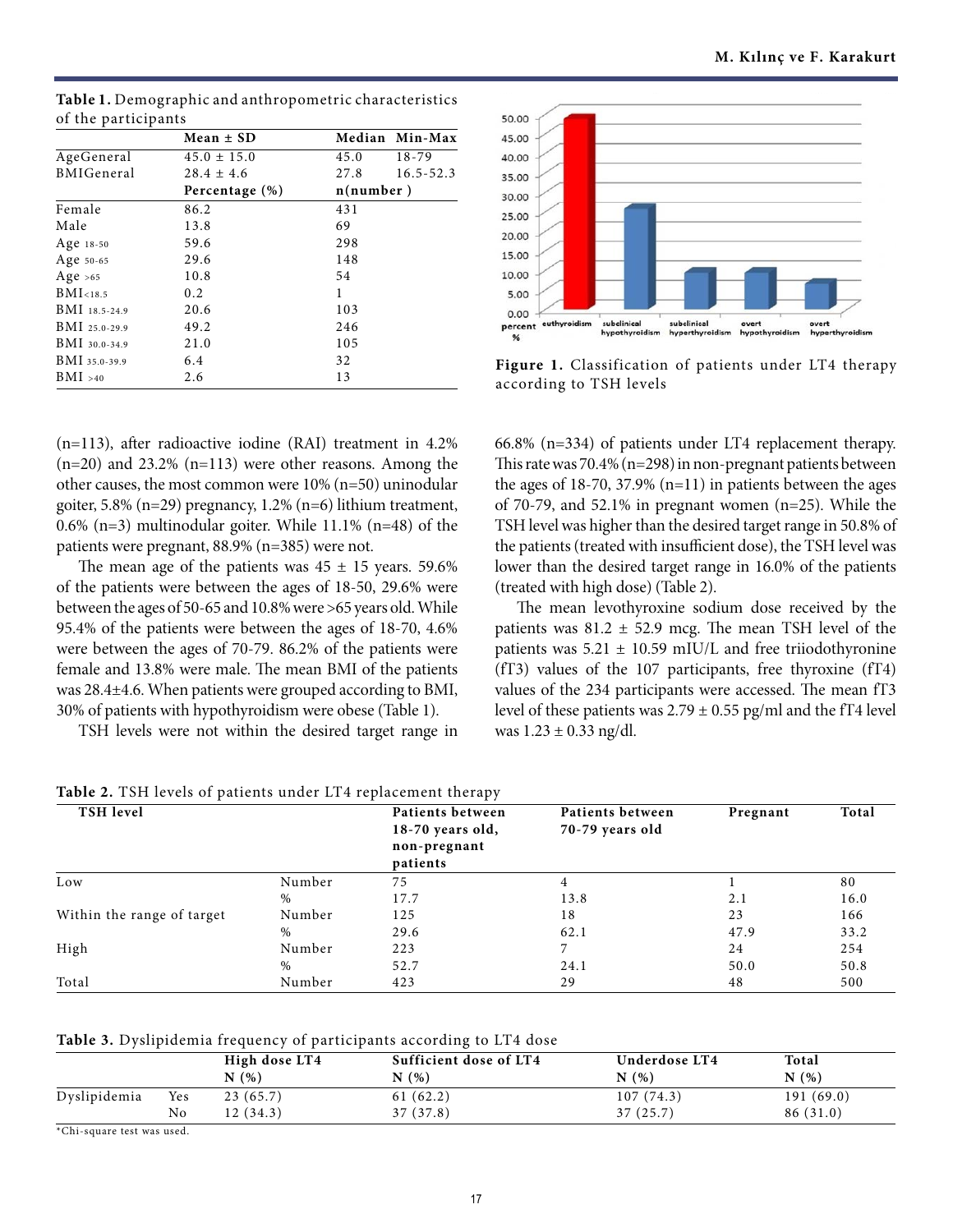

**Figure 2.** Frequency of dyslipidemia among participants

Of the patients under LT4 replacement therapy, 48.8% (n=244) were euthyroid, 25.8% (n=129) were subclinical hypothyroid, 9.4% (n=47) were subclinical hyperthyroid, 9.4% (n=47) were overt hypothyroid, 6.6% (n=33) were overt hyperthyroid (Figure 1). LDL, HDL, VLDL, TG and TC data were accessed for 277 of the patients (39 males, 238 females). The frequency of dyslipidemia in all patients was 84.1%. The frequency of dyslipidemia was 84.5% in women and 82.1% in men. When HDL values were not included in the dyslipidemia analysis, the frequency of dyslipidemia was 69.0% (69.2% in men, 68.9% in women). While 43.7% of the patients had hypertriglyceridemia, 52.7% had hypercholesterolemia. 30.3% of the patients had both hypertriglyceridemia and hypercholesterolemia. Presence of dyslipidemia did not differ between genders (p=0.968) (Figure 2).

LDL, HDL, TG and TC levels of patients treated with underdose, adequate dose and overdose LT4 were compared. There was no statistically significant difference between the groups in terms of LDL, HDL, TG, and TC levels (respectively; p=0.059, 0.263, 0.224, 0.080) (Figure 3). While 74.3% (n=107) of patients treated with underdose of LT4 had dyslipidemia, 62.2% (n=61) of those treated with adequate dose and 65.7% (n=23) of those treated with overdose had dyslipidemia.



**Figure 3.** The lipid levels of the participants according to the treatments doses

| Table 4. Comorbid diseases of patients |            |    |  |  |
|----------------------------------------|------------|----|--|--|
| Comorbidity                            | Percentage | n  |  |  |
| $*DM$                                  | 19.2       | 96 |  |  |
| $**H$                                  | 15.6       | 78 |  |  |
| Hyperlipidemia                         | 6.0        | 30 |  |  |
| Asthma                                 | 3.6        | 18 |  |  |
| Coronary artery disease                | 3.0        | 15 |  |  |
| Bipolar disorder                       | 1.6        | 8  |  |  |
| Anemia                                 | 1.4        | 7  |  |  |
| Rheumatoid arthritis                   | 1.2        | 6  |  |  |
| Depression                             | 1.0        | 5  |  |  |
| Heart Failure                          | 1.0        | 5  |  |  |
| Osteoporosis                           | 1.0        | 5  |  |  |
| ***COPD                                | 0.6        | 3  |  |  |
| Arrhythmia                             | 0.4        | 2  |  |  |

\*Diabetes mellitus \*\*Hypertension

\*\*\*Chronic obstructive pulmonary disease

There was no difference between the groups in terms of the frequency of dyslipidemia (p=0.125) (Table 3). While 59.0% (n=295) of the patients had no additional disease, 41% (n=205) had comorbid disease. The most common comorbid diseases were diabetes mellitus (DM), hypertension (HT), coronary artery disease, hyperlipidemia and asthma (Table 4).

The most common symptom in the patients was swelling in the body and concentration impairment (45.0%). This was followed by lack of attention (43.8%), constipation (43.4%), chills (42.0%) and irritability (40.6%) (Table 5). 66.8% (n=334) of the patients were taking levothyroxine sodium while fasting in the morning. 20.8% of them (n=104) were taking while fasting at noon, 7.4% of them (n=37) were taking while fasting in the evening. 3.8% of them (n=19) were taking while full in the morning,  $1\%$  (n=5) of them were taking while full in the afternoon,  $0.2\%$  (n=1) of them were taking while full in the evening. When the patients were grouped as those with and without TSH levels in the normal range, age (p=0.280), gender (p=0.104), presence of comorbid disease (p=0.708) and BMI (p=0.888) were similar in both groups (Table 6).

# **DISCUSSION**

The first striking finding of our study was that although most of the patients used LT4, their TSH levels were not within the desired range and the treatment goals could not be achieved. More than half of the patients had concomitant dyslipidemia. Comorbidity was present in approximately half of the patient group. Despite the use of LT4, the targeted TSH values could not be reached, and a significant proportion of the patients had symptoms related to hypothyroidism.

In the "Colorado Thyroid Disease Prevalence" study conducted in the United States, only 60.1% of 1525 patients under LT4 replacement were reported to be euthyroid(3).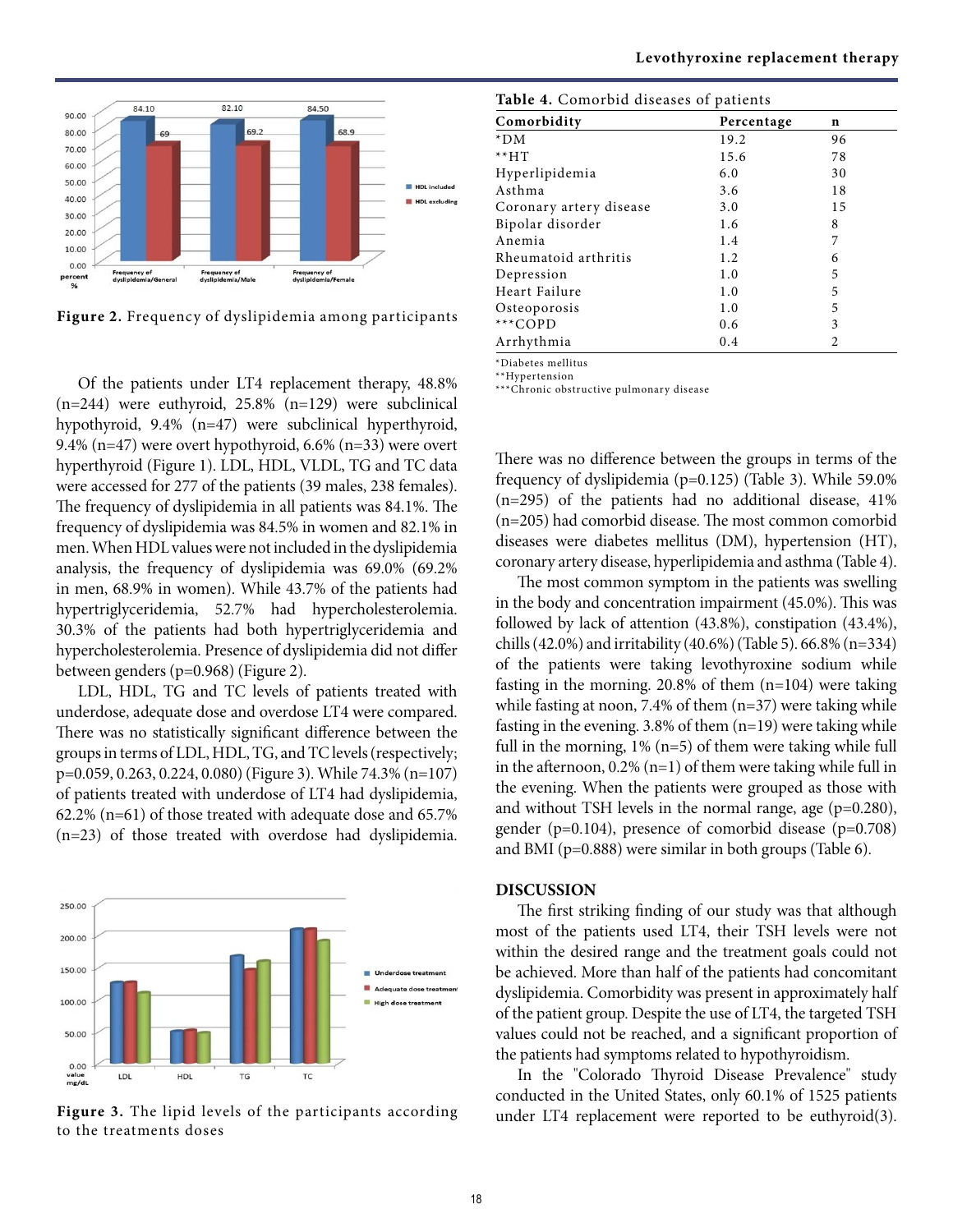|                          | Hyperthyroidsm | Euthyroid  | Hypothyroidism | Total      |
|--------------------------|----------------|------------|----------------|------------|
|                          | $N=80$         | $N = 244$  | $N = 176$      | $N=500$    |
| Symptom                  | Percentage     | Percentage | Percentage     | Percentage |
| Swelling in the body     | 22.5           | 36.5       | 51.1           | 45.0       |
| Difficulty concentrating | 50.0           | 42.2       | 46.6           | 45.0       |
| Attention deficit        | 51.3           | 41.8       | 43.2           | 43.8       |
| Constipation             | 42.5           | 41.4       | 46.6           | 43.4       |
| Feeling cold             | 45.0           | 41.8       | 40.9           | 42.0       |
| Irritability             | 56.3           | 41.0       | 33.0           | 40.6       |
| Weight gain              | 22.5           | 35.2       | 55.1           | 40.2       |
| Over-sleeping            | 26.3           | 41.4       | 43.2           | 39.6       |
| Palpitations             | 47.5           | 23.8       | 33.5           | 31.0       |
| Itching                  | 23.8           | 25.4       | 26.1           | 25.4       |
| Menstruation disorder*   | 22.5           | 22.1       | 21.0           | 21.8       |
| Infertility              | 20.0           | 11.9       | 14.2           | 14.0       |
| Heat intolerance         | 18.8           | 7.0        | 8.0            | 9.2        |
| Weight loss              | 22.5           | 3.7        | 1.1            | 5.8        |

**Table 5.** Dyslipidemia frequency of participants according to LT4 dose

\*Menstrual irregularity was analyzed only for female gender, while others were analyzed for both genders.

**Table 6.** The relationship between the participants' TSH levels and gender, BMI and age

| <b>TSH</b> levels  | Within the normal range | Below or above the normal range | p     |
|--------------------|-------------------------|---------------------------------|-------|
|                    | Mean $\pm$ SD           | Mean $\pm$ SD                   |       |
| $\overline{Age^*}$ | $47.1 \pm 161$          | $44.0 \pm 14.4$                 | 0.280 |
| $BMI^*$            | $28.3 \pm 4.7$          | $28.4 \pm 4.6$                  | 0.888 |
| Gender**           | Number $(\%)$           | Number $(\%)$                   |       |
| Male               | 17(24.6)                | 52 (75.4)                       | 0.104 |
| Female             | 149 (34.6)              | 282 (65.4)                      |       |
| Comorbidity**      |                         |                                 |       |
| <b>Yes</b>         | 70(34.1)                | 135(65.9)                       | 0.708 |
| No                 | 96 (32.5)               | 199(67.5)                       |       |

\*T-test for independent spouses

\*\*Chi-square test

The 12.2% difference in the rate of patients with euthyroidism between the two studies is due to the fact that the definition of euthyroidism was defined separately in our study according to age groups and pregnancy status, and the narrower TSH interval was used. In the "Colorado Thyroid Disease Prevalence" study, euthyroidism was defined in a wider range of 0.3-5.1 mIU-L. Again, in another study (Crilly and Esmail) (6), only 50% of 332 primary hypothyroidism patients were reported to be euthyroid. This rate was reported as 59.7% in the study by Vigario et al.(7), 46.9% by De Whalley et al.(8) and 52% in the study by Parle et al.(9). The results of these studies were similar to the results of our study.

In a multicenter study conducted by Vaisman et al (10) in 2013, it was reported that serum TSH levels were not at the desired level in 42.7% of over 2000 hypothyroid patients. While the treatment dose was insufficient in 28.2% of these patients, the treatment dose was excessive in 14.4%. In our study, 50.8% of the patients were treated with an insufficient dose, while 16% were treated with a high dose. In the study conducted

by Vigario et al.(7), 40.3% of the patients were treated with underdose or overdose. While 25.9% of the patients were treated with underdose (21.5% subclinical hypothyroidism, 4.4% overt hypothyroidism), 14.4% of the patients were treated with overdose (13% subclinical hyperthyroidism, 1.4% overt hyperthyroidism). In our study, these rates were similar, with 25.8% subclinical hypothyroidism, 9.4% subclinical hyperthyroidism, 9.4% overt hypothyroidism and 6.6% overt hyperthyroidism. In the study conducted by De Whalley et al.(8), 30% of the patients were treated with underdose and 23% with overdose. In this prospective study, it was reported that the dose of LT4 was increased in only 44% of patients treated with underdose and the dose was reduced in only 11% of those treated with overdose. In the study conducted by Parle et al.(9), 27% of the patients were treated with an insufficient dose and 21% with an overdose. In another study by Sawin et al.(11) in the USA, it was reported that 37% of the patients had TSH levels above 10 mU/L (overt hypothyroidism) despite treatment. These studies carried out by Parle and Sawin were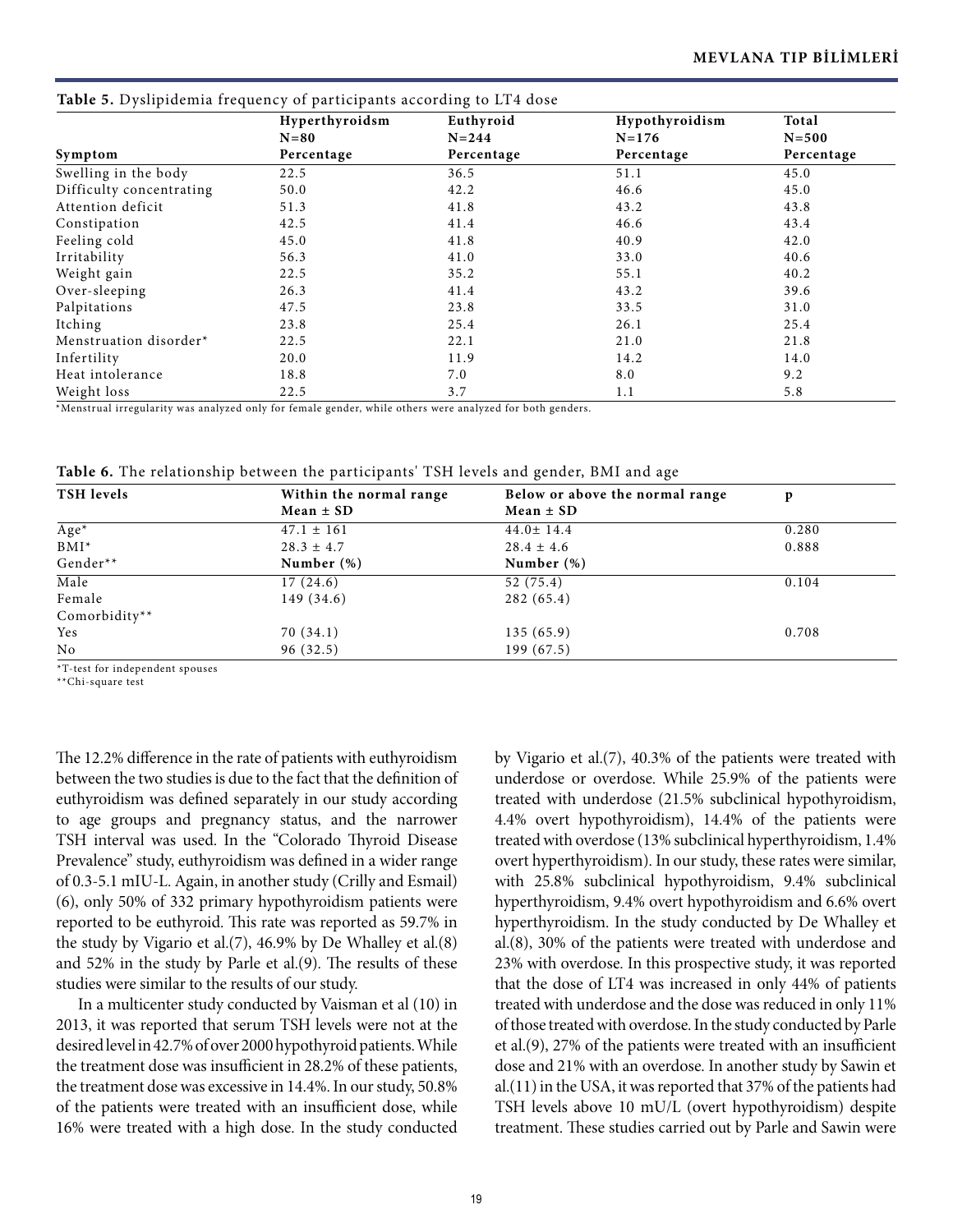carried out in the 1990s. Despite this, it is seen that the same problems continue in studies conducted today, and that the desired treatment goal in primary hypothyroidism patients is unsuccessful. Treatment failure will negatively affect the clinical results of the patients and increase the disease burden. In the study conducted by Vaisman et al.(10), it was reported that the quality of life of patients treated with insufficient dose was worse. Similar results were also reported by Vigario et al.(7). On the other hand, complications such as continuation of symptoms, osteoporosis and increased cardiovascular risk will further increase the burden of treatment failure on the patient.

These findings indicate that the desired treatment goals are not achieved in at least half of the patients on LT4 replacement therapy. A number of causes have been identified that are blamed for failure to achieve treatment goals. Although there are differences in activity, stability and bioavailability between different LT4 preparations, differences can be observed even in preparations produced by the same manufacturer(12). Also, poor drug compliance, use of proton pump inhibitors, conditions that impair LT4 absorption by causing hypochlorhydria such as autoimmune atrophic gastritis, diseases that decrease luminal absorption, increased LT4 requirement such as weight gain, pregnancy, and diseases that change TSH levels such as Addison's disease increase treatment failure(13). Supporting these findings, in our study, only 66.8% of the patients took the drug at the right time and while hungry, 41% of the patients had comorbid diseases and 30% of the patients were obese.

Another striking finding of our study was the high frequency of dyslipidemia. While the frequency of dyslipidemia was 69%, the frequency of hypercholesterolemia was 52.7%, the frequency of hypertriglyceridemia was 43.7%, the frequency of hypercholesterolemia + hypertriglyceridemia was 30.3%. In the study of O'Brien et al.(14), it was reported that 56% of 295 hypothyroid patients had hypercholesterolemia,1.5% had only hypertriglyceridemia, 34% had hypercholesterolemia and hypertriglyceridemia. These findings were consistent with our study. In light of these findings, it can be said that hypothyroidism is a common cause of dyslipidemia. Several possible reasons have been suggested for the association between hypothyroidism and dyslipidemia. Cholesterol and LDL levels increase in hypothyroidism because thyroid hormone stimulates the HMG-CoA reductase enzyme, which is responsible for the first step of cholesterol synthesis and activates LDL receptors (increased LDL oxidation).

However, in hypothyroidism, lipoprotein lipase activity decreases and TG level increases. As a result, there is an increased risk of cardiovascular disease(15). Conflicting results have been reported for HDL values. While HDL is found at high or normal levels in some studies, it has been

reported that it tends to decrease in hypothyroidism in some studies(16).

Although the frequency of dyslipidemia is found to be high in hypothyroid patients, it was reported that it can regress with LT4 replacement therapy. In the study conducted by Tanis et al.(17), it was reported that there was a significant decrease in TC values (mean 131 mg/dl decrease from 310 mg/dl) with LT4 replacement therapy. In our study, the high rate of dyslipidemia in patients despite LT4 replacement therapy confirms treatment failure. In our study, the most common symptoms of hypothyroidism were swelling in the body (45%), impaired concentration (45%), lack of attention (43.8%), constipation (43.4%), and chills (42.0%). Similarly, in the study conducted by Georgiou et al.(18), these symptoms were reported among the most common symptoms. On the other hand, irritability (56.3%), palpitation (47.5%), weight loss (22.5%) were prominent in those whose TSH levels are in the hyperthyroid range, while swelling in the body (51.1%), weight gain (55.1%), excessive sleepiness (43.2%) were prominent in patients with hypothyroidism. In a review by McAninch et al.(19), supporting our findings, they stated that hyperthyroidism symptoms become more pronounced as LT4 dose increases and hypothyroidism symptoms become more pronounced as LT4 dose decreases. Therefore, questioning the symptoms of the patients in the evaluation of treatment failure will help to normalize the treatment. Change or exacerbation of symptoms associated with hyperthyroidism or hypothyroidism should be a warning for treatment failure.

Since our study is a retrospective study, it includes all the limitations of a retrospective study. In our study, LT4 replacement therapy was evaluated with TSH levels, which are frequently preferred biochemically. However, it was reported that even if TSH levels are within normal reference values in hypothyroidism, the well-being of patients may decrease and cognitive disorders may persist(20). Therefore, it can be said that TSH alone is not sufficient in the follow-up of the treatment. The results obtained are descriptive due to the design of the study and a cause-effect relationship cannot be reached. Our study does not illuminate the underlying reasons why the treatment target could not be achieved in a large number of patients. More comprehensive prospective and controlled studies can shed light on this issue.

## **CONCLUSION**

Treatment failure in patients with hypothyroidism is higher than expected. In our study, TSH levels were not in the therapeutic range in 66.8% of the patients. Most of the patients were treated with underdose or overdose of LT4. Similarly, two-thirds of the patients were accompanied by dyslipidemia. When hypothyroidism cannot be treated, it leads to serious consequences and significantly affects